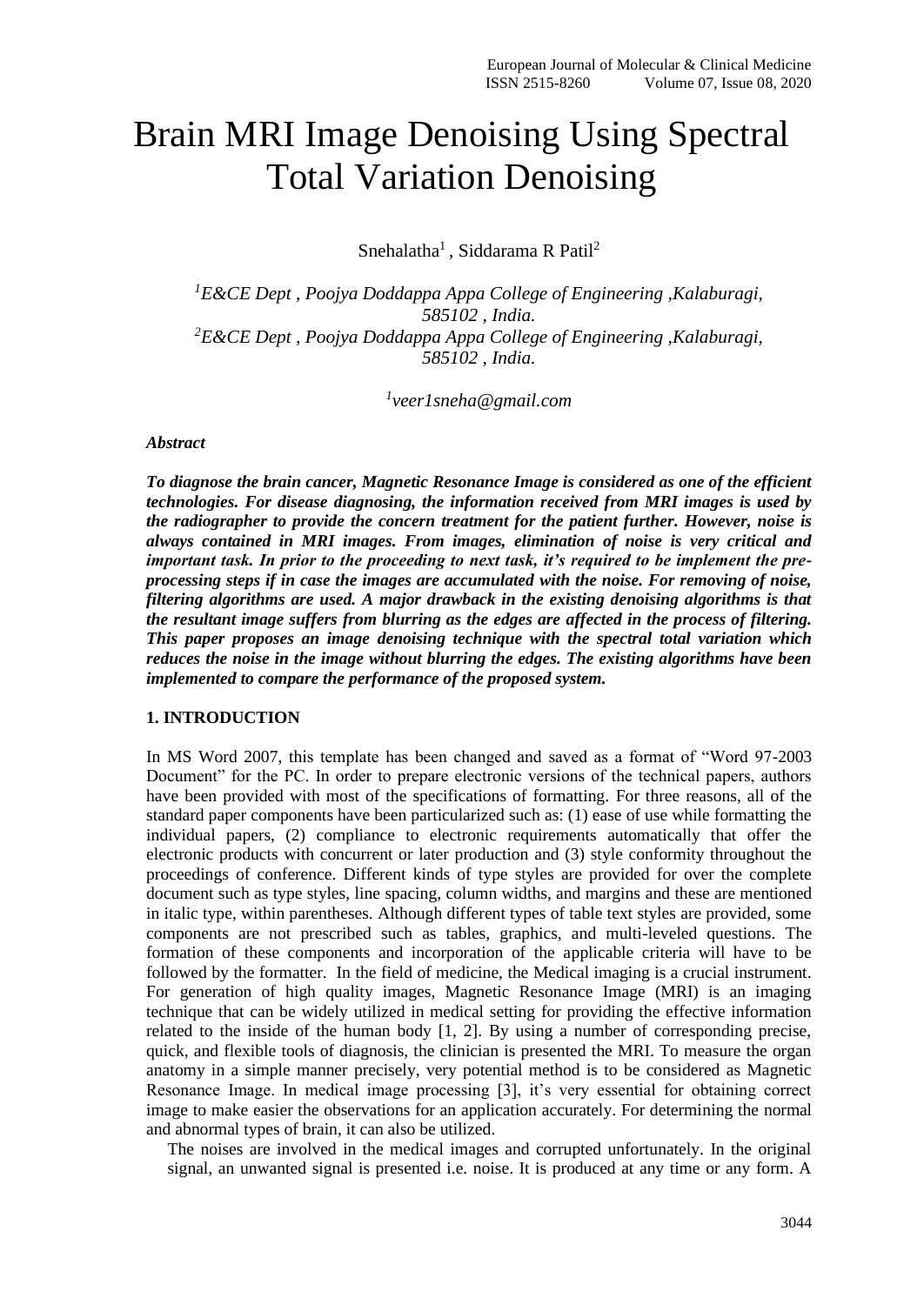faulty memory can be caused a noisy image. During transmission, noise in a channel and a faulty sensor in camera is made occurred. Salt-and-pepper noise is viewed on medical images and it is a typical noise. Black or white or both pixels are occurred over the images randomly. In the images data transmissions and disturbances [4], the errors are caused the degradation. For efficient quantitative measurements, feature extraction and analysis, image with a low quality is not useful that is created a problem. From medical image, the removal of noise is a significant task and it's not easier to denoise the image. For more precise diagnosis, the image quality should be improved with the process of denoising [5, 6]. Without degrading the details of an image, the noise is reduced in homogeneous area through denoising. For a method of post processing like segmentation, restoration, pattern analysis, classification, and others [7], denoising is most widely used technique. Before being subjected to the analysis further, noise images need to perform the pre-processing phase conventionally. For removing of noise in pre-processing, the algorithm of filtering is the popular method. For enhancing the quality of an image and increasing the visibility, the algorithm of image filtering is utilized in medical imaging that assist in the proper diagnostic process [5]. To make the filtering, those techniques are used for elimination of noise and implemented the task of image segmentation on the images [8]. For removing the noise and image segmentation into various particular regions, the method of denoising based segmentation is to be utilized in the medical images.

# **2. Mri Medical Image Denoising Fundamental Filters**

In medical image processing, a fundamental role is played in the statistical models of noise and signal. In the image processing of magnetic resonance (MR), various different applications are involved particularly that relied on a prior model of well-defined statistical data. In the literature, different model-based methods may be determined such as signal estimation and noise removal techniques as the conventional approach. In the field of MR image processing, the Denoising of MR image has considered as a main research area. In the systems of MR image processing, removing and decreasing of noise process is the core problem. The added noise in the MR original image is eliminated with the use of this technique. The MR image's quality may get defective while the processing, capturing, and storing of MR image. Still, a challenging issue is the removal of noise from the original MR images for researchers due to the noise elimination is initiated the artifacts and created the MR images' blurring. In the medical imaging specifically the Magnetic Resonance Imaging (MRI), an essential purpose has been involved as MR image de-noising [9]. On MRI images, various de-noising and improvement methods are implemented.

One of the important branches of processing of MR image is considered as De-noising. In all of the systems, the major use is determined basically that gains multidimensional or monodimensional signals. In the clinical diagnosis, an important role is played by the Magnetic Resonance Imaging (MRI) which helps to produce the high quality images with 2-D and 3-D of the body which is impacted by noise. In the literature, various types of de-noising methods have been introduced recently. The reduction of the noise amount is the major challenge for regulating the MR image based on the information of preservation, the edges, and the small structures that would be critical for a proper diagnosis. The identification of three essential families of MRI denoising filter [10] can be accomplished such as methods operating in a transformed domain, defining the methods in the spatial domain, and methods using the signals' statistical properties. In order to decrease the noise amount, an average of pixels is applied for filters in the spatial domain.

Up to now, various techniques are improved for MR image de-noising and each technique has its own benefits and drawbacks. Based on the amount and type of noise available in the MR image, the technique will be implemented and will prove that it will reduce the noise. Other factors should be also considered such as computational time, performance in denoising the MR image, and computational cost.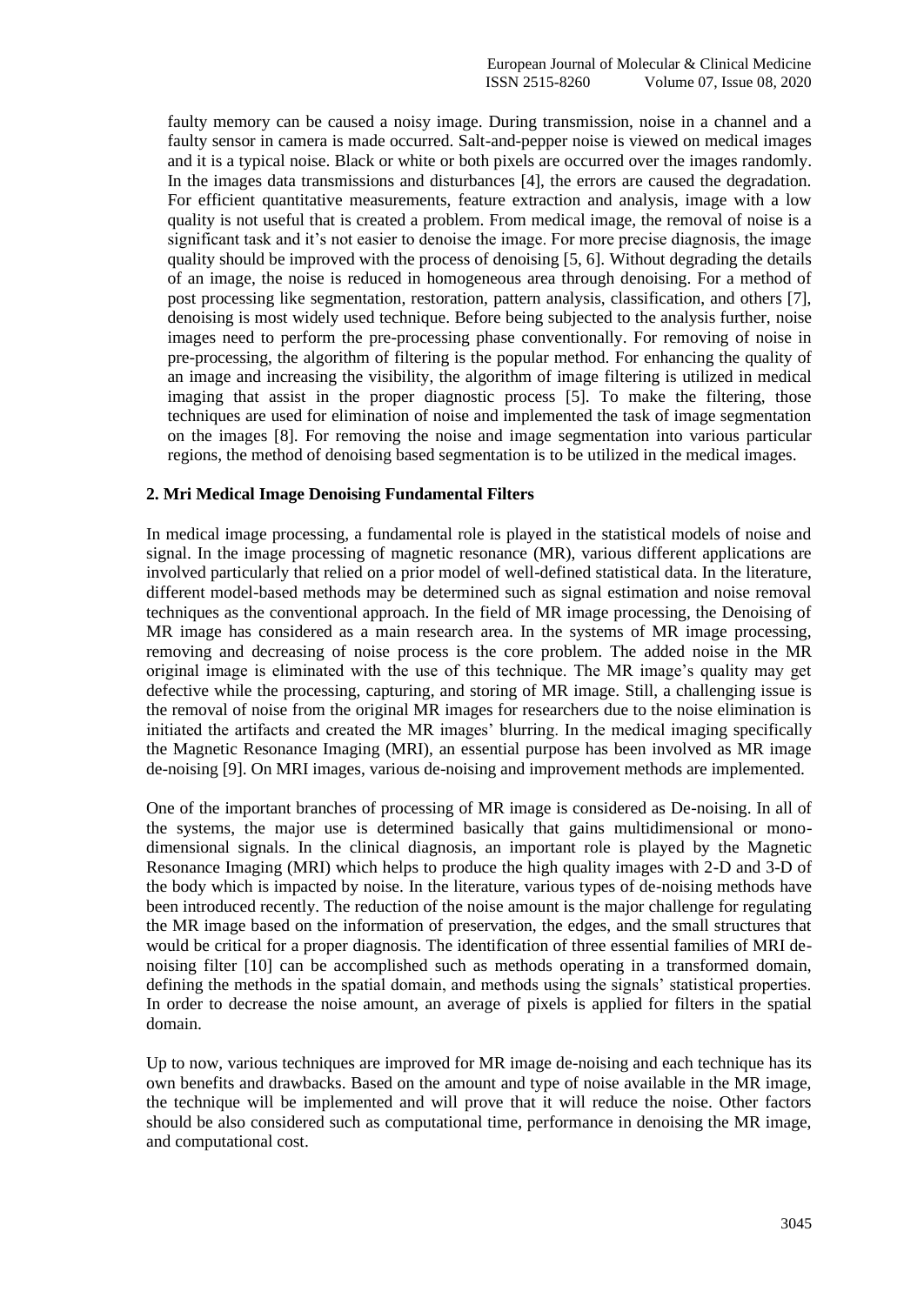In different domains such as Wavelet Domain, Frequency Domain, and Spatial Domain, denoising can be exhausted. In the processing of MR image, filtering is a method that can be incorporated for different tasks such as re-sampling, interpolation, and reduction of noise. By relying on the available amount and type of noise in an image, the filter has been chosen due to the efficient removal of different kinds of noise is possible with the use of various filters.

# **Adaptive Wiener filter:**

Adaptive Wiener Filter (AWF) is considered as frequency domain filter. According to the MR image's statistical features inside the region of filter, the behavior is changed in the adaptive Wiener filter and the maximum rectangular window is defined. The performance of adaptive filter is superior to the non-adaptive counterparts. By using the mathematical measures like variance and mean, the adaptive filters can be designed [11]. According to the computed statistics from each pixel's local neighborhood, a pixel-wise adaptive Wiener technique is used in the adaptive Wiener filter. By making use of filtering of pixel-wise adaptive Wiener, the MR image is filtered out by its function. To compute the standard deviation and mean of the local MR image, neighborhoods size M-by-N is used.

#### **Non-linear filters:**

To restrict the linear filter's defects, numerous kinds of non-linear filters have been improved such as max filter, min filter, adaptive median filter, and median filter. The better performance could be reached by non-linear filters when compared to the linear filters [12]. However, the spatial domain filters are considered as the non-linear filters. The adaptive median filter and the median filter are demonstrated in the below-mentioned section in detail.

#### **Median Filter:**

Median filter is come under the categorization of spatial domain filters and is also most common used nonlinear filter. Based on the MR images' smoothing, the noise is removed by the filter. The variation of intensity between one and other pixels of an MR image is lowered by this filter. The replacement of MR image's pixel value is done with the median value in the algorithm of median filter [13]. In two step procedure, the value of median is estimated. The ascending order of all pixel values is arranged in the first step. The pixel values are calculated that being replaced with the middle pixel value in the second step. By averaging the two middle pixel values, the pixel is replaced by the algorithm when considering the MR image's neighboring pixel and even no pixels also. Owing to the capability of median filters to achieve the efficient reduction of noise with not much as of blurring for different types of noise, the researchers are utilized the median filters most commonly. For MR image processing, median filters are widely utilized as well as in the time series processing and signal processing. By comparing with the linear filters, the median filter has an essential benefit is that it can eliminate the values of input noise impact with the extreme large magnitudes.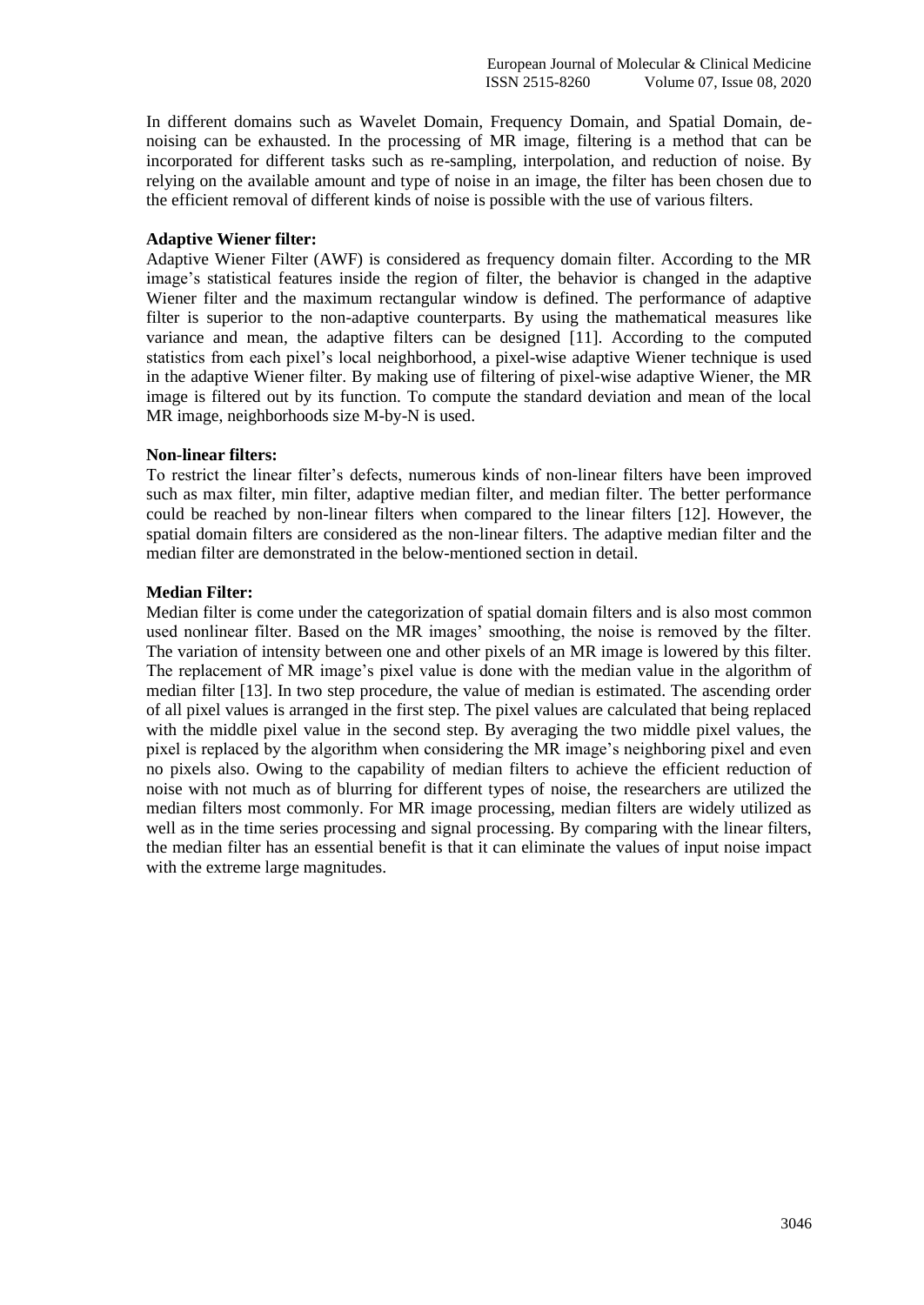#### **Adaptive Median Filtering:**

Instead of using the traditional median filtering, the Adaptive Median Filtering (AMF) [14] has been implemented as an advanced de-noising technique. For determination of MR image's pixels that is corrupted with noise, the spatial processing has been executed using adaptive median filter. With the comparison of every pixel in the MR image to its neighbour pixels surrounded, the pixels are classified as noise by the Adaptive Median Filter. The neighbourhood window's size is adjustable as well as the threshold to compare the values. From a majority of the neighbours, a pixel is different and is no alignment with those pixels structurally to which it is same as labelled as noisy pixel. In the neighbourhood, the pixels' median value is exchanged these noisy pixels that have approved the test of noise labelling. Based on the operation, the neighbourhood window's size is changed by the adaptive median filter. In classic median filter, the constant value is included the neighbourhood window through the operation. If the higher value is included in the impulse noise density, the standard median filter doesn't process well whereas the adaptive median filter can deal with these noise better. The details of MR image is preserved in the adaptive median filter and those are involved as smooth non-impulsive noise and edges. However, it doesn't achieve with the use of standard median filter.

Denoising images is therefore an important issue. The human eye knows very well how to denoise images representing natural scenes, in the sense that a noise of reasonable intensity does not prevent not the visual system to understand a scene, down to a fairly fine degree of detail. Doctors coaches also manage to ignore noise when they analyze medical images. However, automating such a task is not easy, because it involves reconstructing a information lost during the sound effects process, on extremely varied data.

# **3. Proposed Spectral Total Variation Denoising**

As most of the images could have involved the same noise image almost, the recovery from noise is not a simple task if in case an image has corrupted with the noise. To limit the set of plausible solutions, one can consider some type of regularity criterion. For that, a regularity measurement is considered i.e. Total Variation (TV) which has shown efficiency for the problems of image reconstruction. Due to the feature of allowing discontinuities along the edges which are located on regular enough curves, it has the capability of adapting to piecewise constant images (cartoon images). Additionally, it has a good geometrical explanation in terms of level lines' cumulated length.

Let's say, an image is denoted as v, consider an assumption of a noisy version of an original image u, and corrupted the image with an additive white Gaussian noise ε, i.e.,

$$
v = u + \varepsilon \tag{1}
$$

where u,  $\varepsilon$  and v are gray level images that is defined with some measurable subset  $\Omega$  of R<sub>2</sub>. Here, make an assumption of v in L<sub>2</sub> (Ω). By assuming that the variance σ 2 of the noise ε is known, the main goal is to receive u back from v.The empirical variance of the noise to be close to  $\sigma^2$ , and the original image u is lied within the region of  $L_2$  distance  $\sigma$  from the datum v can be expected when the images have included large dimension.

RudinOsher and Fatemi (Chambolle, 2004) has been introduced the first denoising method that seeks an image *u* of energy:

$$
E_{ROF}(u) = TV_1(u) + \frac{\|f - u\|_X^2}{2\lambda} \tag{2}
$$

with: **f** the starting image in  $X = \mathbb{R}^{N \times M}$  (3)

*u* the projected image.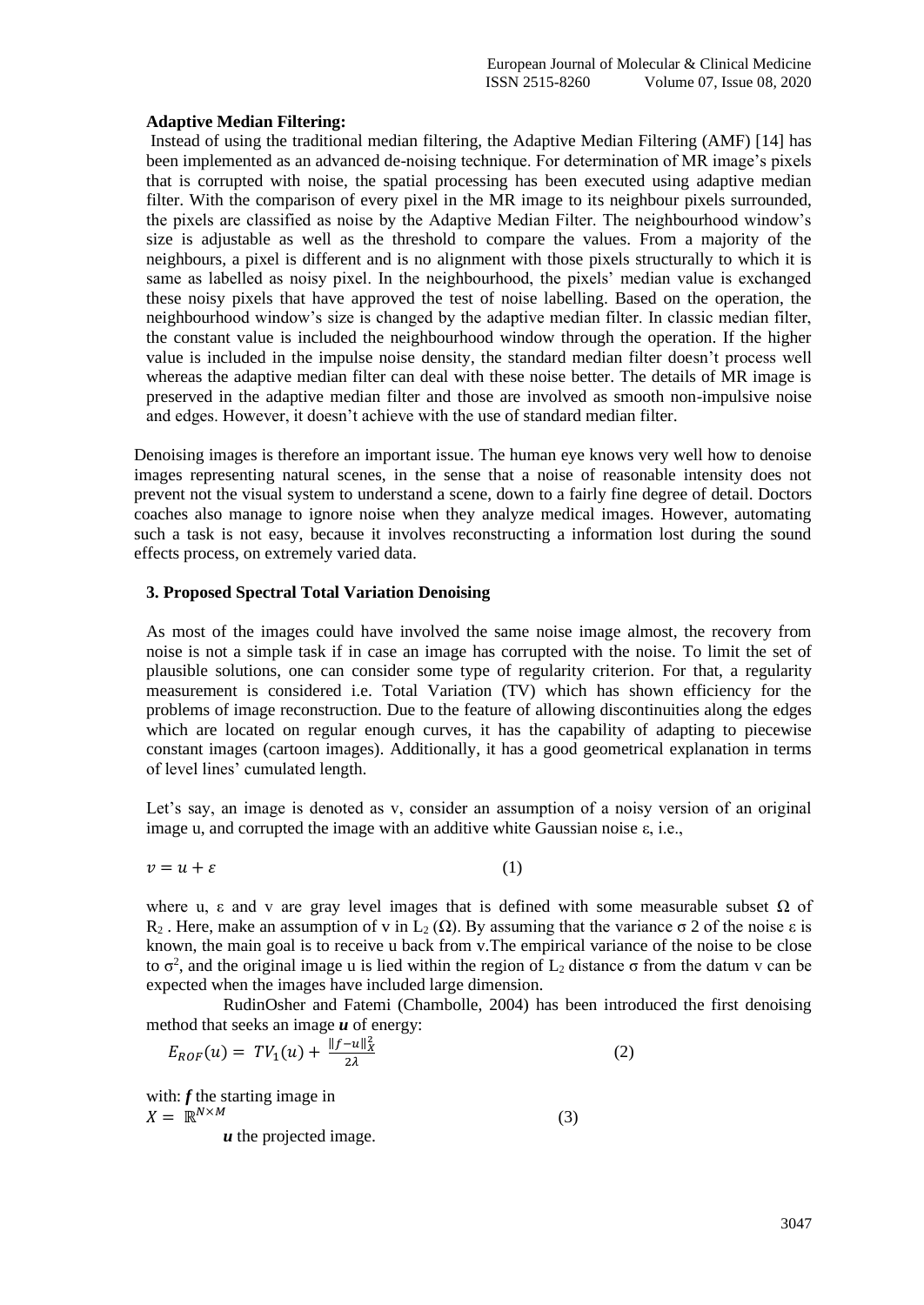The minimization criterion brings into play a term of attachment to the data and the term of total variation:

$$
TV_1(u) = \sum ||\nabla u||_{\mathbb{R}^2}
$$
 (4)

Which can be seen as a measure of the total length of the contours in an image. This method gives rise to the aforementioned staircasing effects, which we illustrate in the Results section.

The extension of energy to order 2, in discrete, is done very easily by replacing the gradient's norm by the norm of the Hessian (differential of order 2). We thus obtain the total variation of order 2:

$$
TV_2(u) = \sum ||H(u)||_{\mathbb{R}^2}
$$
\n<sup>(5)</sup>

Then it suffices to introduce it into the expression of energy in place of the total variation and we obtain:

$$
E_{ROF2}(u) = TV_2(u) + \frac{\|f - u\|_X^2}{2\lambda} \tag{6}
$$

By going to order 2, the constant zones do indeed disappear, but there is a blurring effect.

The term of total variation is referred to the clean image's statistical prior distribution. The total variation with three-dimensional anisotropic is described as follows:

$$
DTV_2(u) = ||TV_2(u)|| = \sum_i (\beta_x |[D_x f]_i| + \beta_y |[D_y f]_i| + \beta_y |[D_x f]_i|)
$$
\n(7)

Where Dλ, Dx, and Dy are representing the matrices that describe the first-order forward finitedifference operation along the wavelength, horizontal, and vertical directions respectively. Further the operator D is defined as

$$
D = \begin{bmatrix} \beta_x D_x \\ \beta_y D_y \\ \beta_\lambda D_\lambda \end{bmatrix} \tag{8}
$$

where Dx, Dy, and D $\lambda$  are represented the relative emphasis which are computed with the use of parameters βx, βy, and βλ, respectively. The term  $||TV_2(u)||$  in equation 6 can be rewritten as  $DTV<sub>2</sub>(u)$ , thus producing

$$
E_{ROF2}(u) = DTV_2(u) + \frac{\|f - u\|_X^2}{2\lambda} \tag{9}
$$

The following section presents the experimental analysis carried out using the proposed method.

# **4. Results**

This section presents the experiments conducted for the analysis of the proposed method. The figures 1 to 9 show the input images, noisy images and denoised output obtained in the experiment.

Figures 1, 2 and 3 represent the input image, noisy image and the denoised image respectively. The PSNR of the resultant image is 32.2534.

Figures 4, 5 and 6 represent the input image, noisy image and the denoised image respectively. The PSNR of the resultant image is 30.6477.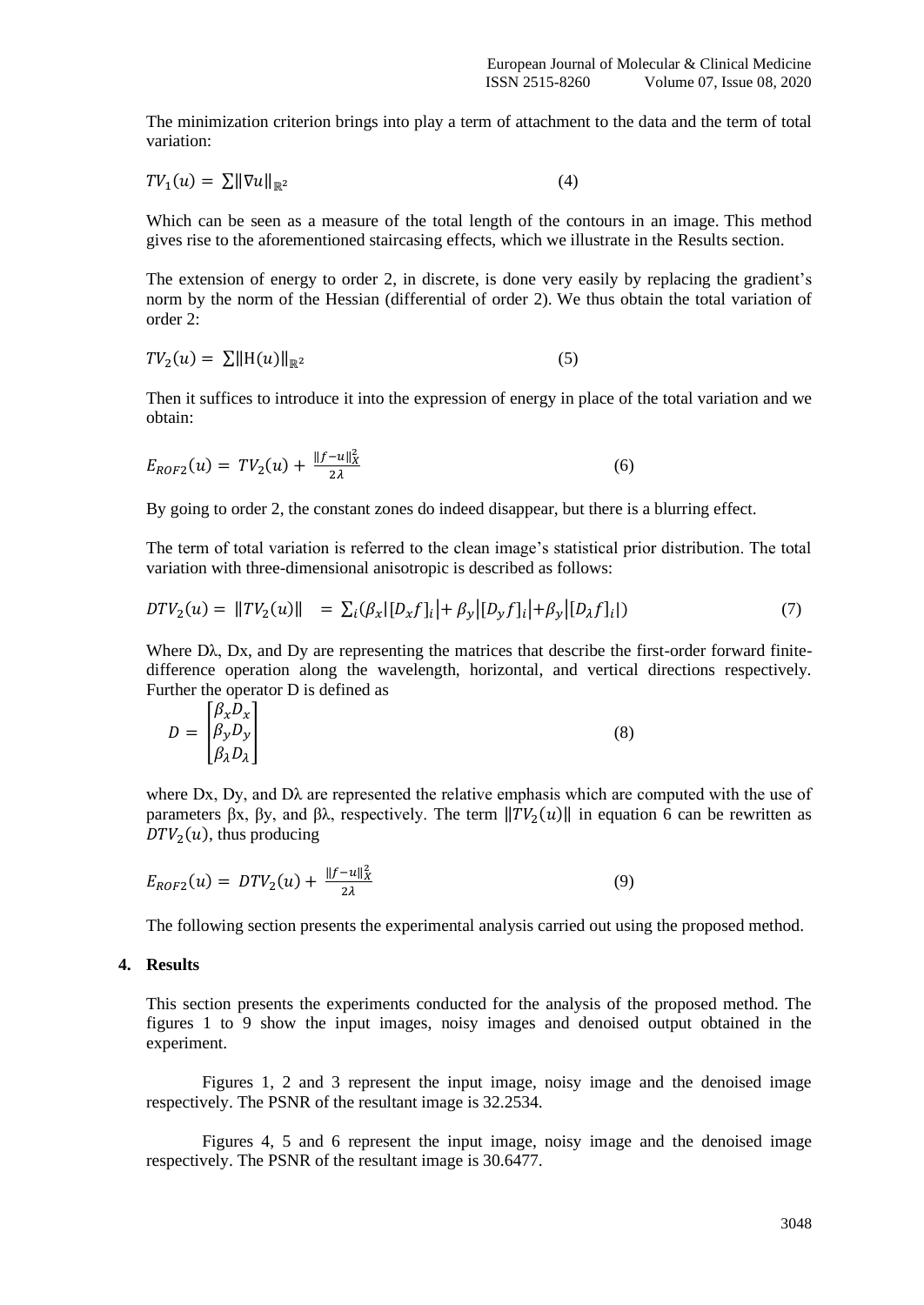Figures 7, 8 and 9 represent the input image, noisy image and the denoised image respectively. The PSNR of the resultant image is 32.7866.

By comparing with the existing filters, the proposed method is evaluated. The PSNR values have been presented in table 1.

The proposed method performed better when compared to the existing techniques.



**Figure 1. Input MRI image 1**



**Figure 2: Noisy MRI image 1** Figure 3: Denoised MRI image 1



**Figure 4: Input MRI image 2** Figure 5: Noisy MRI image 2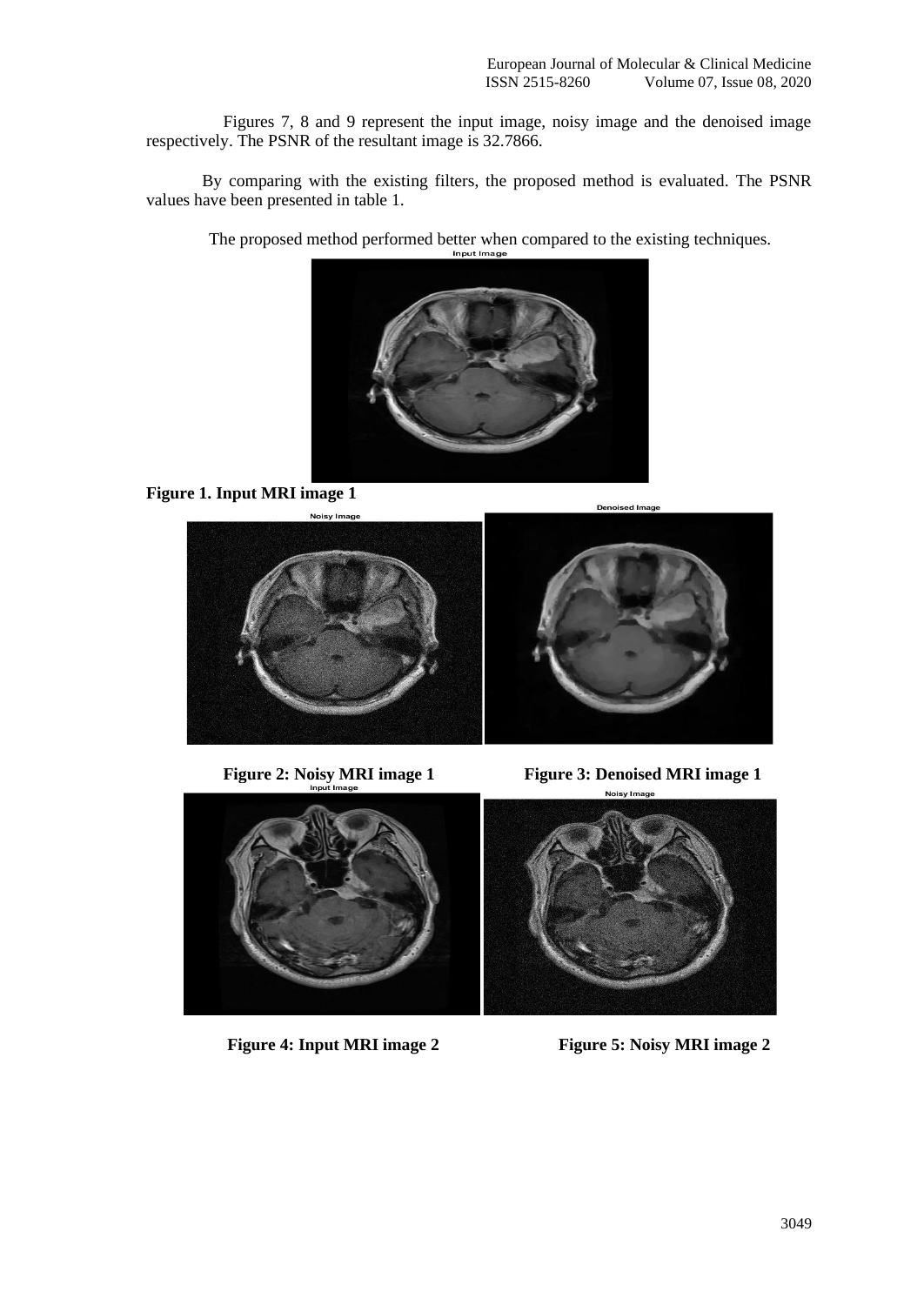**Denoised Image** 









**Fig 9: Denoised MRI image 3**

|  | <b>Table 1: Comparative results</b> |  |
|--|-------------------------------------|--|

|                        | Media<br>Filter | Adaptive<br>Median<br>Filter | Adaptive<br>wiener<br>filter | Proposed<br>Method |
|------------------------|-----------------|------------------------------|------------------------------|--------------------|
| Image                  | 24.<br>23       | 26.42                        | 28.95                        | 32.25              |
| Image<br>$\mathcal{P}$ | 22.<br>54       | 24.75                        | 27.65                        | 30.65              |
| Image<br>3             | 25.<br>95       | 26.24                        | 28.79                        | 32.78              |